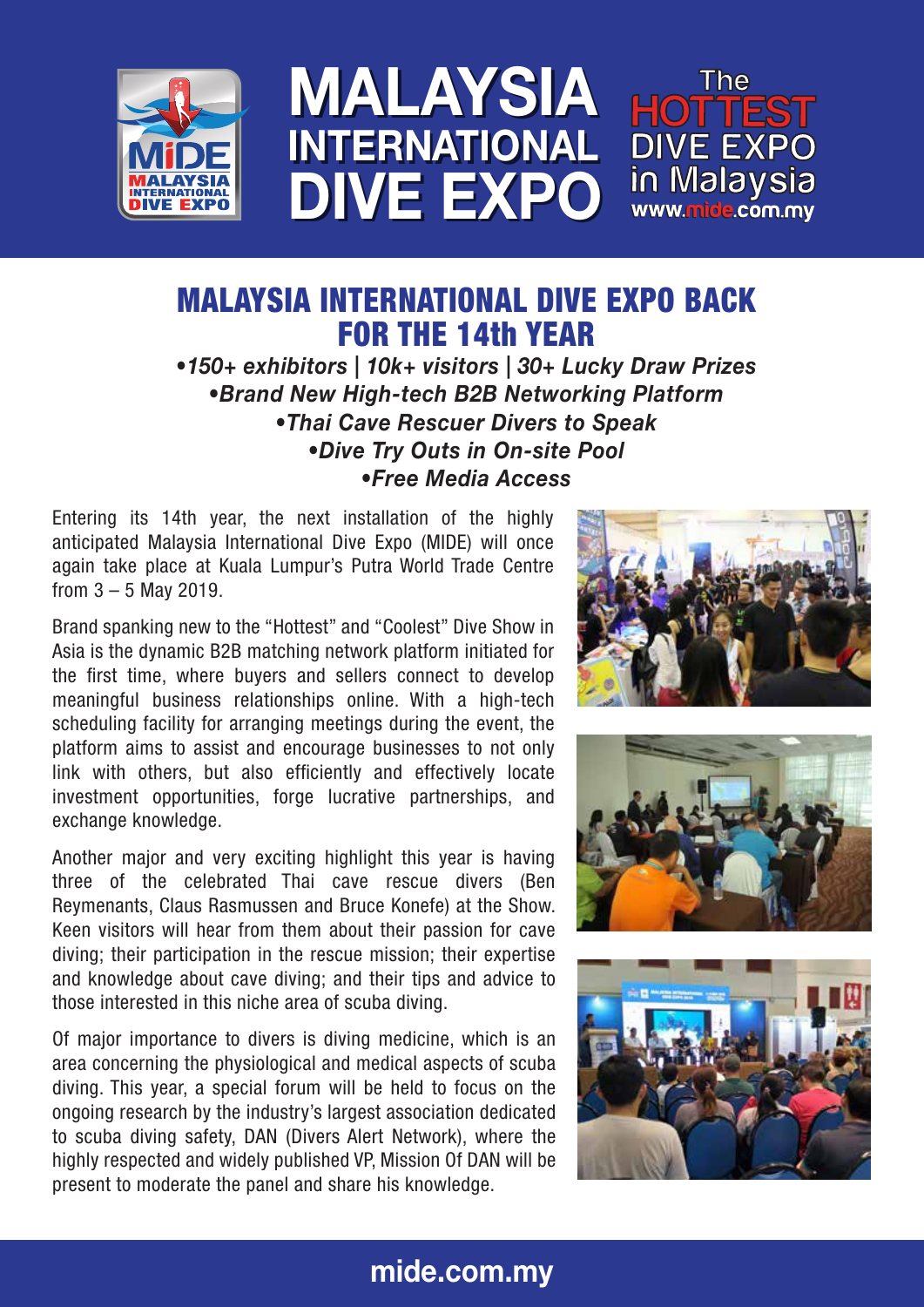







Then on sustainability, a dedicated forum on 'Ocean Rescue' will no doubt have visitors engaged as they hear from marine biologist Dave McCann and a panel of other environmental experts on the ongoing efforts and research on marine conservation; and the everyday habits that can forever change the course of the planet.

Other highlights at MIDE2019 include dive try-outs at the on-site pool; 30+ presentations by a host of industry experts on a wide range of subjects including marine conservation, marine life, photography and videography, ocean rescue and technical diving among others; and dive gear maintenance workshops. Visitors will stand a chance to win more than RM30k worth of lucky draw prizes over the three-day event and a dedicated kids' zone bursting with stimulating activities will keep the young'uns busy.

As usual, visitors will also have the opportunity to chat with dive tour operators and tourism representatives; secure a range of exclusive and discounted dive holidays; meet their industry heroes; and learn about the latest in cutting-edge underwater technologies available in the market today.

Founders and organisers Ness Puvanes and Thayalan Kennedy confirm that the demand for a highly engaging and informative dive expo remain high, as does interest in the sport of scuba diving and other underwater-related activities.

To register, visitors are encouraged to do so online at www.mide.com.my to not only go green, but to also avoid the long queues over the three days.

MIDE2019 is supported by Ministry of Tourism and Culture Malaysia, Malaysia Tourism Promotion Board (MTPB), MATRADE, Myceb, Malaysia Scuba Diving Association (MSDA) and Diving Agency PADI, NAUI, TDI/SDI, SSI, RAID, ITDA, DAN, IANTD, DDI together with local and international media partners.

Media interested in attending the show can get their free pass upon registration.

### mide.com.my